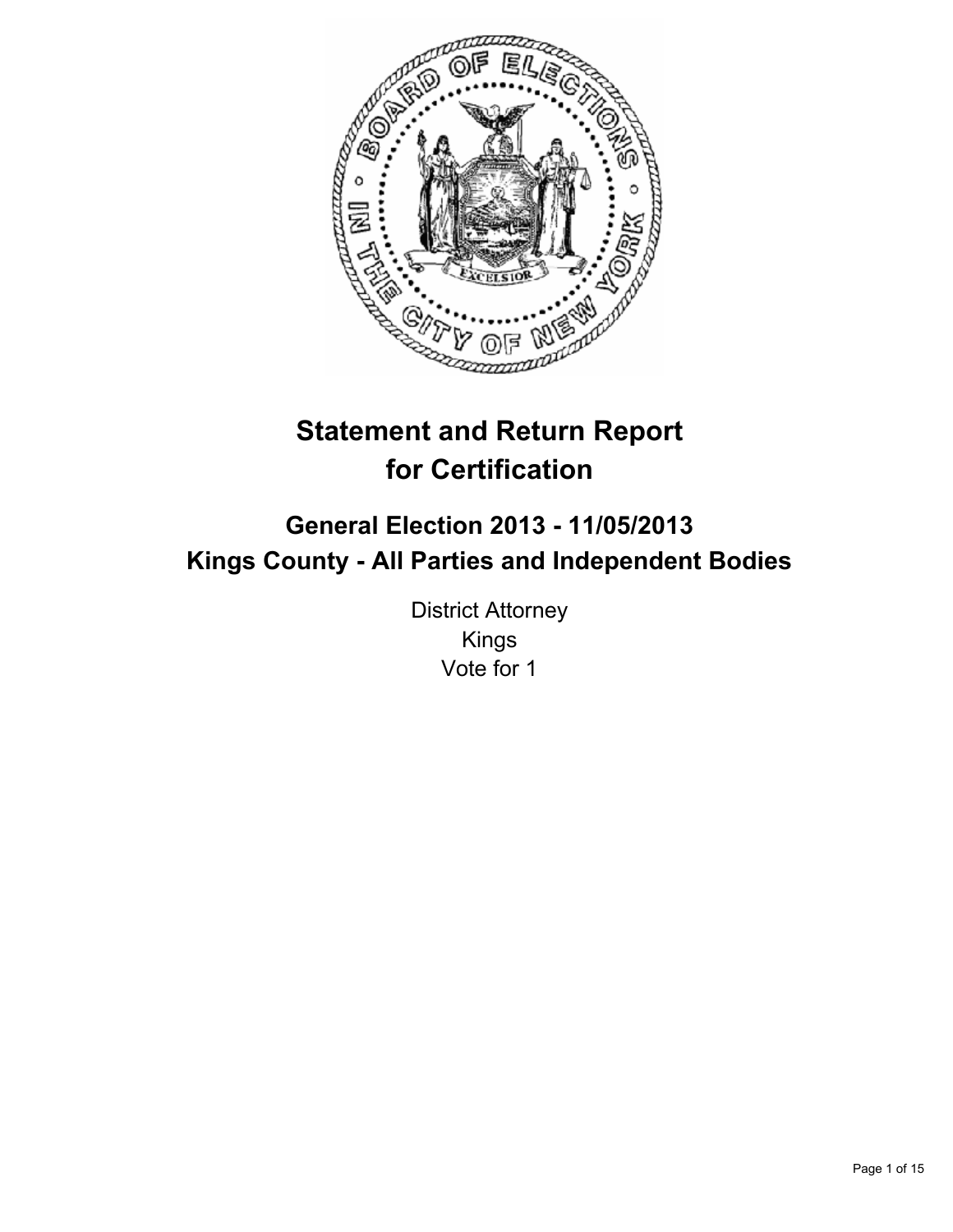

| <b>PUBLIC COUNTER</b>                                    | 18,152 |
|----------------------------------------------------------|--------|
| <b>EMERGENCY</b>                                         | 7      |
| <b>ABSENTEE/MILITARY</b>                                 | 476    |
| <b>FEDERAL</b>                                           | 0      |
| <b>SPECIAL PRESIDENTIAL</b>                              | 0      |
| <b>AFFIDAVIT</b>                                         | 199    |
| <b>Total Ballots</b>                                     | 18,834 |
| Less - Inapplicable Federal/Special Presidential Ballots | 0      |
| <b>Total Applicable Ballots</b>                          | 18,834 |
| <b>KENNETH P. THOMPSON (DEMOCRATIC)</b>                  | 9,254  |
| CHARLES J. HYNES (REPUBLICAN)                            | 6,717  |
| CHARLES J. HYNES (CONSERVATIVE)                          | 1,458  |
| DONALD TRUMP (WRITE-IN)                                  |        |
| GREGORY DAVIDZON (WRITE-IN)                              | 1      |
| UNATTRIBUTABLE WRITE-IN (WRITE-IN)                       | 8      |
| WAYNE GRETZKY (WRITE-IN)                                 | 1      |
| <b>Total Votes</b>                                       | 17,440 |
| Unrecorded                                               | 1,394  |

| PUBLIC COUNTER                                           | 17,221 |
|----------------------------------------------------------|--------|
| <b>EMERGENCY</b>                                         | 2      |
| ABSENTEE/MILITARY                                        | 314    |
| <b>FEDERAL</b>                                           | 0      |
| <b>SPECIAL PRESIDENTIAL</b>                              | 0      |
| <b>AFFIDAVIT</b>                                         | 292    |
| <b>Total Ballots</b>                                     | 17,829 |
| Less - Inapplicable Federal/Special Presidential Ballots | 0      |
| <b>Total Applicable Ballots</b>                          | 17,829 |
| KENNETH P. THOMPSON (DEMOCRATIC)                         | 13,978 |
| CHARLES J. HYNES (REPUBLICAN)                            | 2,277  |
| CHARLES J. HYNES (CONSERVATIVE)                          | 446    |
| KIMANI GRAY (WRITE-IN)                                   | 1      |
| NORMAN SIEJEL (WRITE-IN)                                 | 1      |
| REGINT SEVECE (WRITE-IN)                                 | 1      |
| UNATTRIBUTABLE WRITE-IN (WRITE-IN)                       | 6      |
| <b>Total Votes</b>                                       | 16,710 |
| Unrecorded                                               | 1,119  |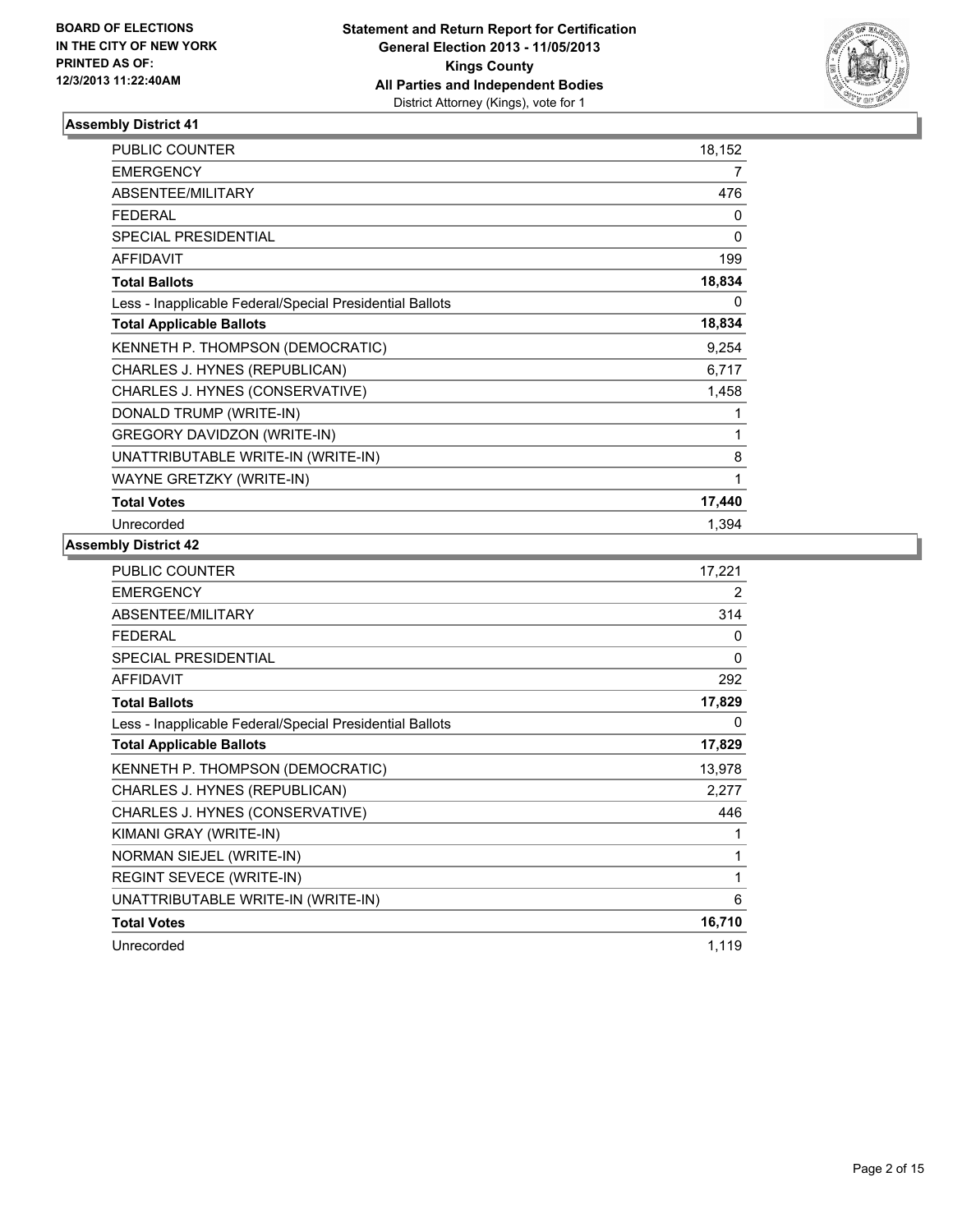

| <b>PUBLIC COUNTER</b>                                    | 19,018 |
|----------------------------------------------------------|--------|
| <b>EMERGENCY</b>                                         | 0      |
| <b>ABSENTEE/MILITARY</b>                                 | 394    |
| <b>FEDERAL</b>                                           | 0      |
| SPECIAL PRESIDENTIAL                                     | 0      |
| <b>AFFIDAVIT</b>                                         | 244    |
| <b>Total Ballots</b>                                     | 19,656 |
| Less - Inapplicable Federal/Special Presidential Ballots | 0      |
| <b>Total Applicable Ballots</b>                          | 19,656 |
| KENNETH P. THOMPSON (DEMOCRATIC)                         | 17,425 |
| CHARLES J. HYNES (REPUBLICAN)                            | 833    |
| CHARLES J. HYNES (CONSERVATIVE)                          | 300    |
| BRAIN BOOKNLE (WRITE-IN)                                 | 1      |
| EDWARD SNOWDEN (WRITE-IN)                                | 1      |
| STEFANIE A. JONES (WRITE-IN)                             | 1      |
| UNATTRIBUTABLE WRITE-IN (WRITE-IN)                       | 3      |
| <b>Total Votes</b>                                       | 18,564 |
| Unrecorded                                               | 1,092  |

| <b>PUBLIC COUNTER</b>                                    | 21,572         |
|----------------------------------------------------------|----------------|
| <b>EMERGENCY</b>                                         | 0              |
| <b>ABSENTEE/MILITARY</b>                                 | 376            |
| <b>FEDERAL</b>                                           | 0              |
| SPECIAL PRESIDENTIAL                                     | 0              |
| <b>AFFIDAVIT</b>                                         | 270            |
| <b>Total Ballots</b>                                     | 22,218         |
| Less - Inapplicable Federal/Special Presidential Ballots | 0              |
| <b>Total Applicable Ballots</b>                          | 22,218         |
| KENNETH P. THOMPSON (DEMOCRATIC)                         | 14,226         |
| CHARLES J. HYNES (REPUBLICAN)                            | 4,877          |
| CHARLES J. HYNES (CONSERVATIVE)                          | 1,242          |
| <b>ANTHONY WEINER (WRITE-IN)</b>                         | 1              |
| <b>CHARLES HYNES (WRITE-IN)</b>                          | 1              |
| DUKE SPIDER (WRITE-IN)                                   | 1              |
| ERIC L. TEW (WRITE-IN)                                   | 1              |
| HARLEY DENT (WRITE-IN)                                   | $\overline{c}$ |
| JOHN PRUDENT (WRITE-IN)                                  | 1              |
| <b>JULLIAN ASSANGE (WRITE-IN)</b>                        | $\mathbf{1}$   |
| MERYL GLICKSON (WRITE-IN)                                | 1              |
| NOAM CHOWSKY (WRITE-IN)                                  | 1              |
| PETER CAMPBELL (WRITE-IN)                                | 1              |
| UNATTRIBUTABLE WRITE-IN (WRITE-IN)                       | 9              |
| <b>Total Votes</b>                                       | 20,365         |
| Unrecorded                                               | 1,853          |
|                                                          |                |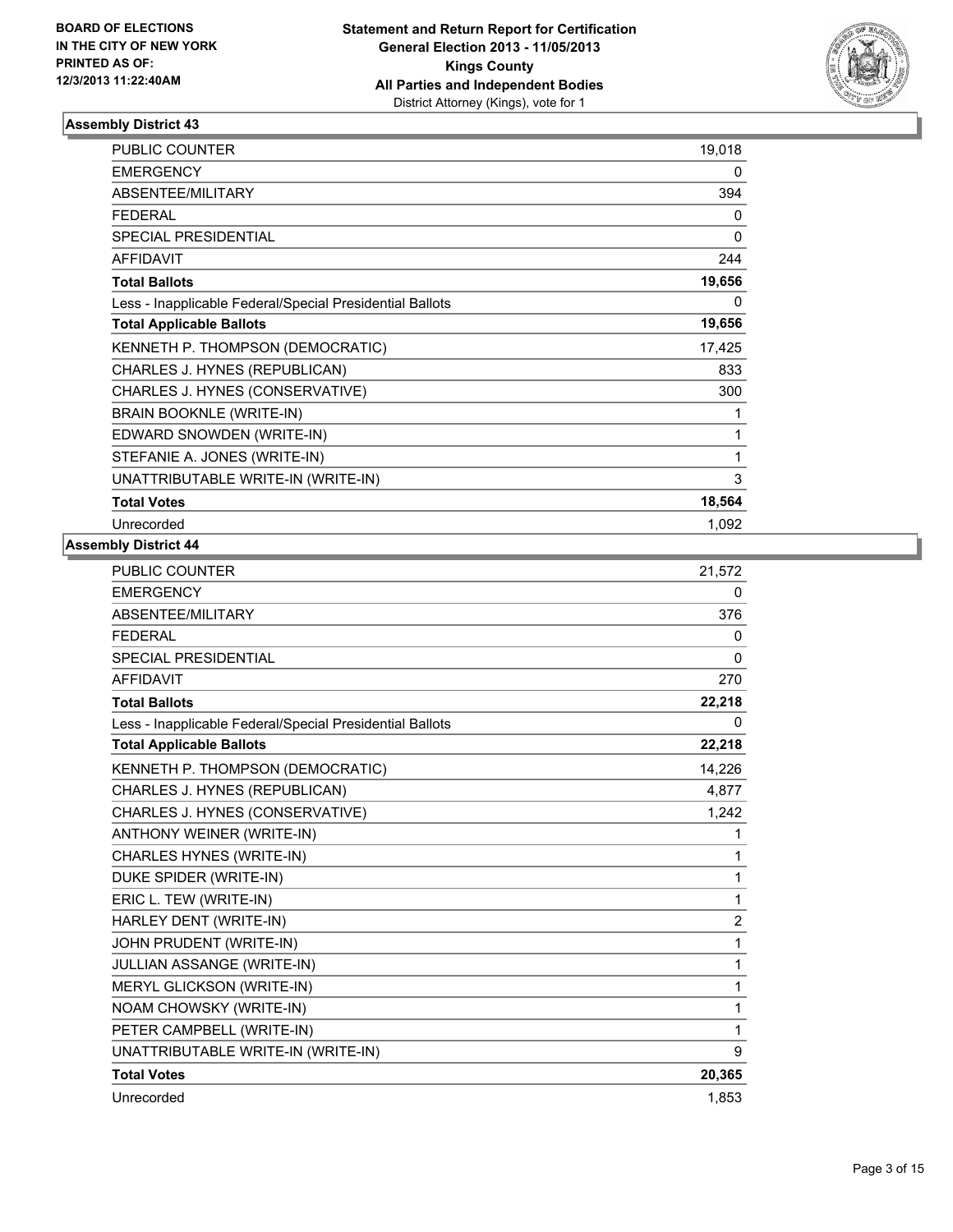

| <b>PUBLIC COUNTER</b>                                    | 12,591 |
|----------------------------------------------------------|--------|
| <b>EMERGENCY</b>                                         | 1      |
| <b>ABSENTEE/MILITARY</b>                                 | 458    |
| <b>FEDERAL</b>                                           | 0      |
| SPECIAL PRESIDENTIAL                                     | 0      |
| <b>AFFIDAVIT</b>                                         | 161    |
| <b>Total Ballots</b>                                     | 13,211 |
| Less - Inapplicable Federal/Special Presidential Ballots | 0      |
| <b>Total Applicable Ballots</b>                          | 13,211 |
| KENNETH P. THOMPSON (DEMOCRATIC)                         | 3,423  |
| CHARLES J. HYNES (REPUBLICAN)                            | 6,843  |
| CHARLES J. HYNES (CONSERVATIVE)                          | 1,307  |
| AVRAHOM ROSENGERY (WRITE-IN)                             | 1      |
| JOHN FANGEM (WRITE-IN)                                   | 1      |
| MICHAEL FARHAS (WRITE-IN)                                | 1      |
| RUDOLPH GIULIANI (WRITE-IN)                              | 1      |
| UNATTRIBUTABLE WRITE-IN (WRITE-IN)                       | 9      |
| VINCENT FOREST (WRITE-IN)                                | 1      |
| <b>Total Votes</b>                                       | 11,587 |
| Unrecorded                                               | 1,624  |

| <b>PUBLIC COUNTER</b>                                    | 17,456 |
|----------------------------------------------------------|--------|
| <b>EMERGENCY</b>                                         | 14     |
| ABSENTEE/MILITARY                                        | 658    |
| <b>FEDERAL</b>                                           | 0      |
| <b>SPECIAL PRESIDENTIAL</b>                              | 0      |
| <b>AFFIDAVIT</b>                                         | 185    |
| <b>Total Ballots</b>                                     | 18,313 |
| Less - Inapplicable Federal/Special Presidential Ballots | 0      |
| <b>Total Applicable Ballots</b>                          | 18,313 |
| KENNETH P. THOMPSON (DEMOCRATIC)                         | 6,544  |
| CHARLES J. HYNES (REPUBLICAN)                            | 8,040  |
| CHARLES J. HYNES (CONSERVATIVE)                          | 1,763  |
| DANIEL SQUADRON (WRITE-IN)                               | 1      |
| DIANE M GATTO (WRITE-IN)                                 | 1      |
| KING KAI (WRITE-IN)                                      | 1      |
| SHAIR ORATHAIN (WRITE-IN)                                | 1      |
| SHAUN RICHMAN (WRITE-IN)                                 | 1      |
| UNATTRIBUTABLE WRITE-IN (WRITE-IN)                       | 1      |
| <b>Total Votes</b>                                       | 16,353 |
| Unrecorded                                               | 1,960  |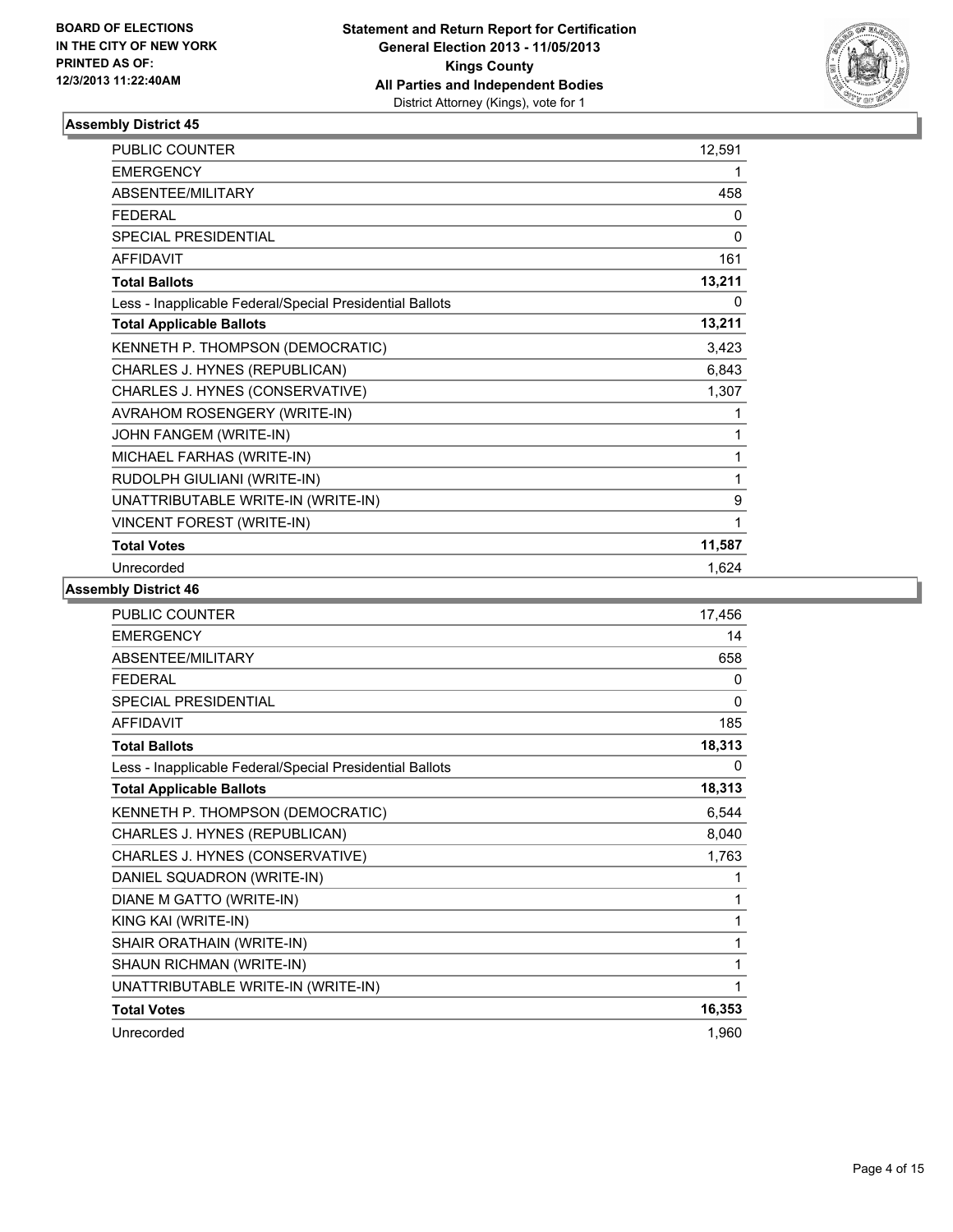

| <b>PUBLIC COUNTER</b>                                    | 9,699  |
|----------------------------------------------------------|--------|
| <b>EMERGENCY</b>                                         | 0      |
| ABSENTEE/MILITARY                                        | 374    |
| <b>FEDERAL</b>                                           | 0      |
| <b>SPECIAL PRESIDENTIAL</b>                              | 0      |
| <b>AFFIDAVIT</b>                                         | 100    |
| <b>Total Ballots</b>                                     | 10,173 |
| Less - Inapplicable Federal/Special Presidential Ballots | 0      |
| <b>Total Applicable Ballots</b>                          | 10,173 |
| KENNETH P. THOMPSON (DEMOCRATIC)                         | 3,686  |
| CHARLES J. HYNES (REPUBLICAN)                            | 4,233  |
| CHARLES J. HYNES (CONSERVATIVE)                          | 892    |
| ALEX WIDEN (WRITE-IN)                                    | 1      |
| <b>BARRY KAMINS (WRITE-IN)</b>                           | 1      |
| DAN BANANNO (WRITE-IN)                                   | 1      |
| DAN BONANNO (WRITE-IN)                                   | 1      |
| UNATTRIBUTABLE WRITE-IN (WRITE-IN)                       | 3      |
| <b>Total Votes</b>                                       | 8,818  |
| Unrecorded                                               | 1,355  |

| <b>PUBLIC COUNTER</b>                                    | 15,584   |
|----------------------------------------------------------|----------|
| <b>EMERGENCY</b>                                         | 0        |
| ABSENTEE/MILITARY                                        | 283      |
| <b>FEDERAL</b>                                           | 0        |
| <b>SPECIAL PRESIDENTIAL</b>                              | $\Omega$ |
| <b>AFFIDAVIT</b>                                         | 197      |
| <b>Total Ballots</b>                                     | 16,064   |
| Less - Inapplicable Federal/Special Presidential Ballots | 0        |
| <b>Total Applicable Ballots</b>                          | 16,064   |
| KENNETH P. THOMPSON (DEMOCRATIC)                         | 4,180    |
| CHARLES J. HYNES (REPUBLICAN)                            | 8,519    |
| CHARLES J. HYNES (CONSERVATIVE)                          | 1,715    |
| DAVID G GREENFIELD (WRITE-IN)                            | 3        |
| EFREM STEIN (WRITE-IN)                                   | 1        |
| ELIOT SPITZER (WRITE-IN)                                 | 1        |
| MARDEELIA RUBIN (WRITE-IN)                               | 1        |
| MENUVEL MCSCHIN (WRITE-IN)                               | 1        |
| MINDY MEYER (WRITE-IN)                                   | 1        |
| MORDECHAI RUBIN (WRITE-IN)                               | 1        |
| MOSHE WEBER (WRITE-IN)                                   | 1        |
| NECHNYA WEBERMAN (WRITE-IN)                              | 1        |
| NOACH DEAR (WRITE-IN)                                    | 1        |
| UNATTRIBUTABLE WRITE-IN (WRITE-IN)                       | 5        |
| <b>Total Votes</b>                                       | 14,431   |
| Unrecorded                                               | 1,633    |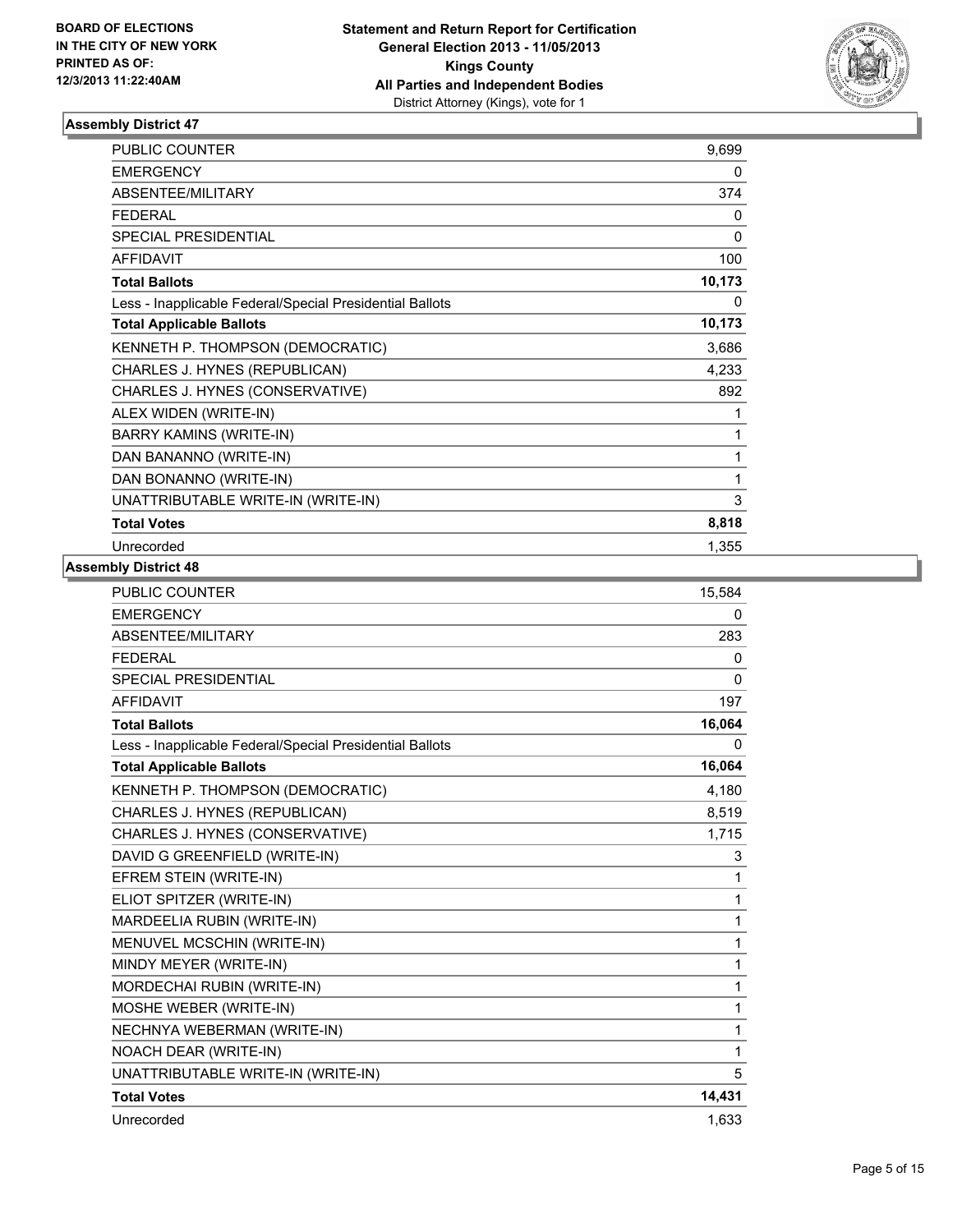

| <b>PUBLIC COUNTER</b>                                    | 7,584    |
|----------------------------------------------------------|----------|
| <b>EMERGENCY</b>                                         | 70       |
| <b>ABSENTEE/MILITARY</b>                                 | 209      |
| <b>FEDERAL</b>                                           | 0        |
| <b>SPECIAL PRESIDENTIAL</b>                              | $\Omega$ |
| AFFIDAVIT                                                | 74       |
| <b>Total Ballots</b>                                     | 7,937    |
| Less - Inapplicable Federal/Special Presidential Ballots | 0        |
| <b>Total Applicable Ballots</b>                          | 7,937    |
| KENNETH P. THOMPSON (DEMOCRATIC)                         | 2,974    |
| CHARLES J. HYNES (REPUBLICAN)                            | 3,213    |
| CHARLES J. HYNES (CONSERVATIVE)                          | 793      |
| <b>JIMMY MCMILLAN (WRITE-IN)</b>                         | 1        |
| SIFER ASEPH (WRITE-IN)                                   | 1        |
| <b>Total Votes</b>                                       | 6,982    |
| Unrecorded                                               | 955      |

| PUBLIC COUNTER                                           | 15,157   |
|----------------------------------------------------------|----------|
| <b>EMERGENCY</b>                                         | 3        |
| ABSENTEE/MILITARY                                        | 179      |
| <b>FEDERAL</b>                                           | 0        |
| <b>SPECIAL PRESIDENTIAL</b>                              | $\Omega$ |
| <b>AFFIDAVIT</b>                                         | 241      |
| <b>Total Ballots</b>                                     | 15,580   |
| Less - Inapplicable Federal/Special Presidential Ballots | 0        |
| <b>Total Applicable Ballots</b>                          | 15,580   |
| KENNETH P. THOMPSON (DEMOCRATIC)                         | 10,747   |
| CHARLES J. HYNES (REPUBLICAN)                            | 2,165    |
| CHARLES J. HYNES (CONSERVATIVE)                          | 463      |
| ARI SPOOL (WRITE-IN)                                     | 1        |
| DAVID GREENHUT (WRITE-IN)                                | 1        |
| HEATHER LETZKUS (WRITE-IN)                               | 1        |
| JOEL STEIN (WRITE-IN)                                    | 1        |
| MICHAEL FRIEDMAN (WRITE-IN)                              | 1        |
| RABBI TALELBAUM (WRITE-IN)                               | 1        |
| RUDY GIULANI (WRITE-IN)                                  | 1        |
| UNATTRIBUTABLE WRITE-IN (WRITE-IN)                       | 21       |
| <b>Total Votes</b>                                       | 13,403   |
| Unrecorded                                               | 2,177    |
|                                                          |          |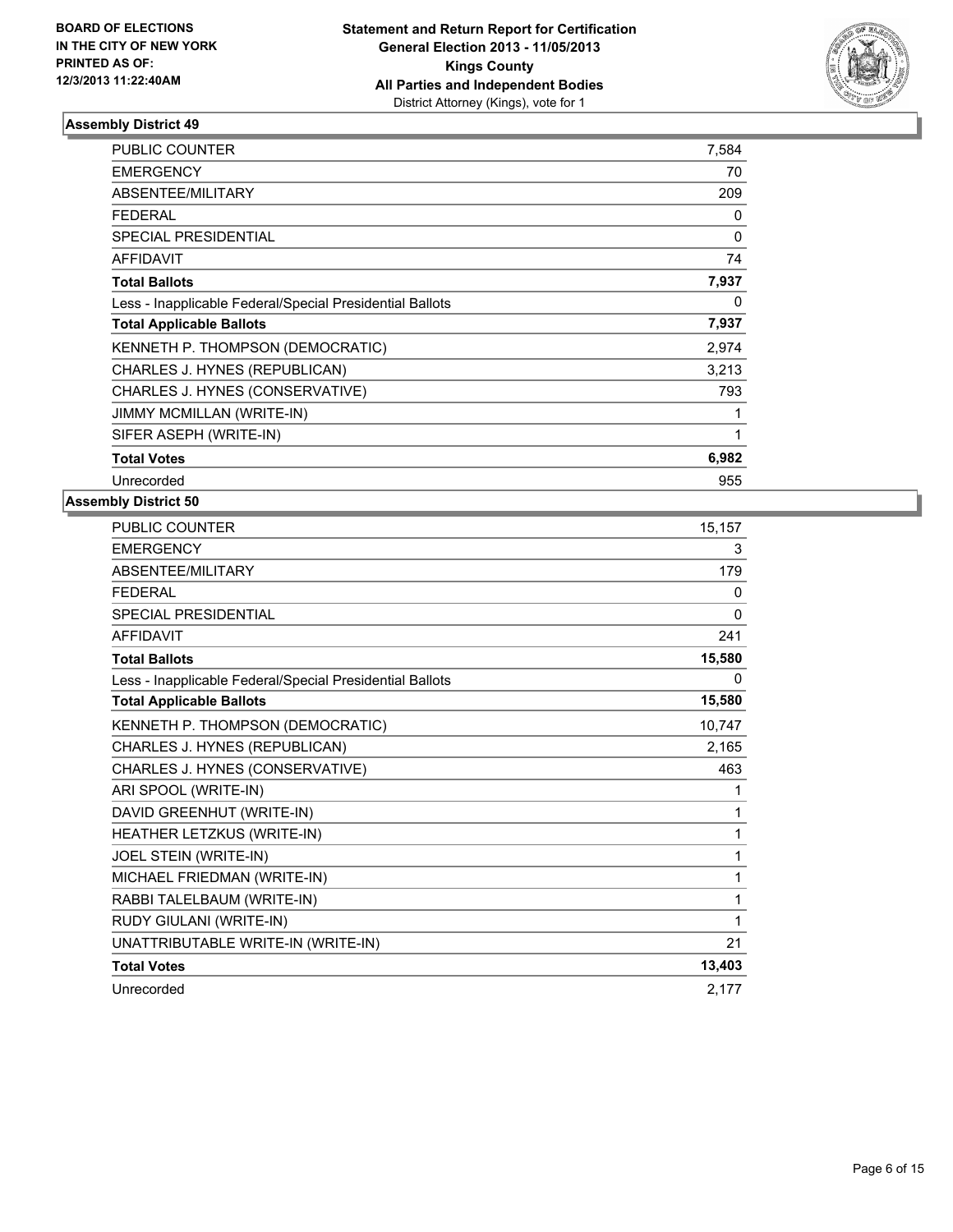

| <b>PUBLIC COUNTER</b>                                    | 10,963 |
|----------------------------------------------------------|--------|
| <b>EMERGENCY</b>                                         | 1      |
| ABSENTEE/MILITARY                                        | 197    |
| FEDERAL                                                  | 0      |
| SPECIAL PRESIDENTIAL                                     | 0      |
| <b>AFFIDAVIT</b>                                         | 163    |
| <b>Total Ballots</b>                                     | 11,324 |
| Less - Inapplicable Federal/Special Presidential Ballots | 0      |
| <b>Total Applicable Ballots</b>                          | 11,324 |
| KENNETH P. THOMPSON (DEMOCRATIC)                         | 7,522  |
| CHARLES J. HYNES (REPUBLICAN)                            | 1,863  |
| CHARLES J. HYNES (CONSERVATIVE)                          | 509    |
| ARE GEORGE (WRITE-IN)                                    | 1      |
| EDWIN FRIAS (WRITE-IN)                                   | 1      |
| UNATTRIBUTABLE WRITE-IN (WRITE-IN)                       | 5      |
| <b>Total Votes</b>                                       | 9,901  |
| Unrecorded                                               | 1,423  |

| <b>PUBLIC COUNTER</b>                                    | 28,638       |
|----------------------------------------------------------|--------------|
| <b>EMERGENCY</b>                                         | 1,017        |
| ABSENTEE/MILITARY                                        | 753          |
| <b>FEDERAL</b>                                           | $\mathbf{0}$ |
| <b>SPECIAL PRESIDENTIAL</b>                              | $\mathbf{0}$ |
| <b>AFFIDAVIT</b>                                         | 376          |
| <b>Total Ballots</b>                                     | 30,784       |
| Less - Inapplicable Federal/Special Presidential Ballots | 0            |
| <b>Total Applicable Ballots</b>                          | 30,784       |
| KENNETH P. THOMPSON (DEMOCRATIC)                         | 23,238       |
| CHARLES J. HYNES (REPUBLICAN)                            | 4,398        |
| CHARLES J. HYNES (CONSERVATIVE)                          | 904          |
| <b>ASSATA SHAKAR (WRITE-IN)</b>                          | 1            |
| CHARLES HYNES (WRITE-IN)                                 | 1            |
| CYNIS VANCE (WRITE-IN)                                   | 1            |
| FRICC SALGADO (WRITE-IN)                                 | 1            |
| <b>GARY BUSEY (WRITE-IN)</b>                             | 1            |
| JAMES VALENTINO (WRITE-IN)                               | 1            |
| JAY RAIBOURN (WRITE-IN)                                  | 1            |
| <b>KEN AWERNECK (WRITE-IN)</b>                           | 1            |
| <b>KEN CRIACUU (WRITE-IN)</b>                            | 1            |
| LUKE RETTLER (WRITE-IN)                                  | 1            |
| PETER LAUGHTER (WRITE-IN)                                | 1            |
| ROBIN SREBNIK (WRITE-IN)                                 | 1            |
| SCOTT ROSS (WRITE-IN)                                    | 1            |
| UNATTRIBUTABLE WRITE-IN (WRITE-IN)                       | 9            |
| <b>Total Votes</b>                                       | 28,562       |
| Unrecorded                                               | 2.222        |
|                                                          |              |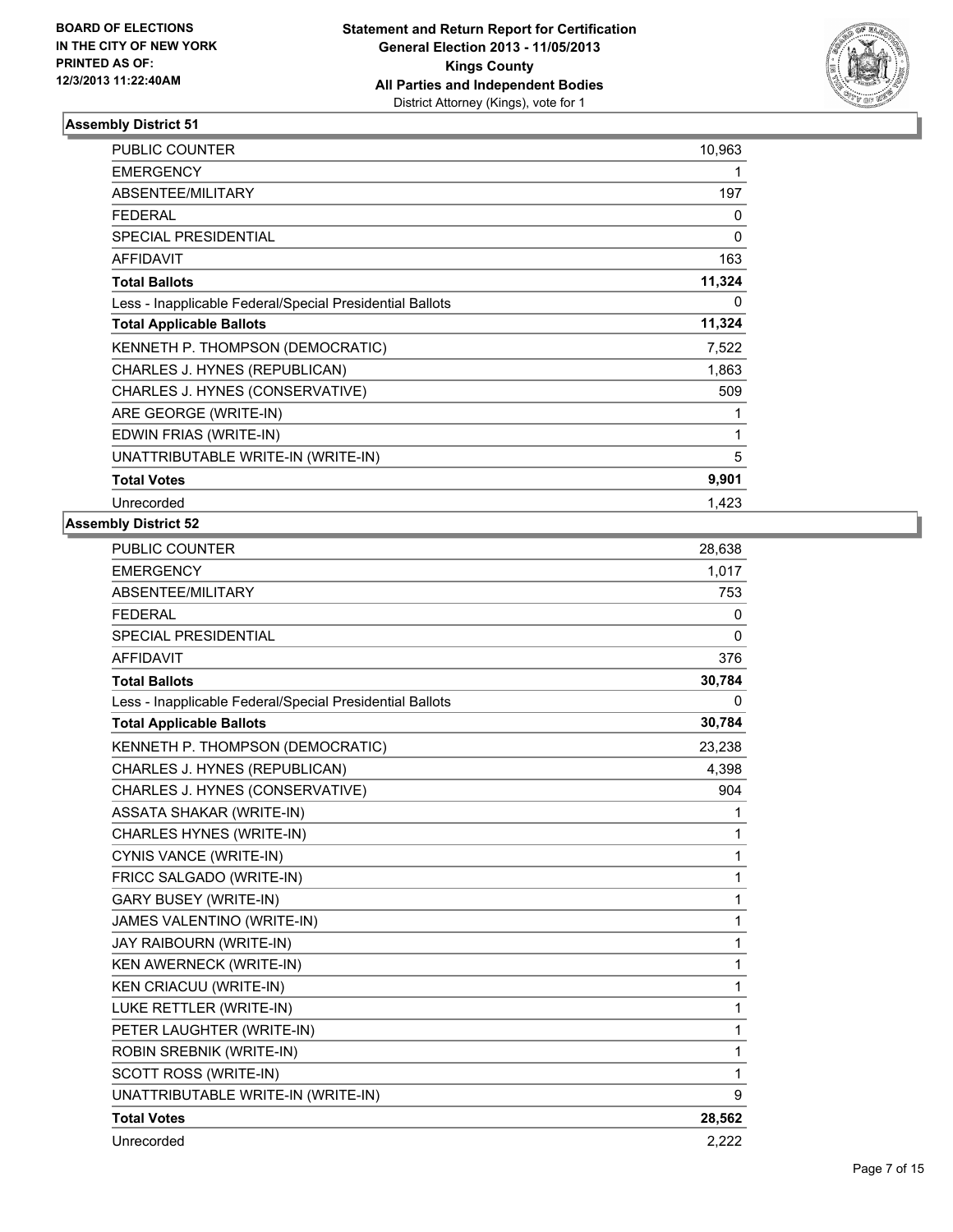

| <b>PUBLIC COUNTER</b>                                    | 12,315 |
|----------------------------------------------------------|--------|
| <b>EMERGENCY</b>                                         | 53     |
| <b>ABSENTEE/MILITARY</b>                                 | 124    |
| <b>FEDERAL</b>                                           | 0      |
| <b>SPECIAL PRESIDENTIAL</b>                              | 0      |
| <b>AFFIDAVIT</b>                                         | 214    |
| <b>Total Ballots</b>                                     | 12,706 |
| Less - Inapplicable Federal/Special Presidential Ballots | 0      |
| <b>Total Applicable Ballots</b>                          | 12,706 |
| KENNETH P. THOMPSON (DEMOCRATIC)                         | 9,419  |
| CHARLES J. HYNES (REPUBLICAN)                            | 880    |
| CHARLES J. HYNES (CONSERVATIVE)                          | 234    |
| EMILY WOYARK (WRITE-IN)                                  | 1      |
| PETER GLEASON (WRITE-IN)                                 | 1      |
| TERESA TORO (WRITE-IN)                                   | 1      |
| UNATTRIBUTABLE WRITE-IN (WRITE-IN)                       | 8      |
| <b>Total Votes</b>                                       | 10,544 |
| Unrecorded                                               | 2,162  |

| <b>PUBLIC COUNTER</b>                                    | 9,847  |
|----------------------------------------------------------|--------|
| EMERGENCY                                                | 16     |
| ABSENTEE/MILITARY                                        | 107    |
| <b>FEDERAL</b>                                           | 0      |
| <b>SPECIAL PRESIDENTIAL</b>                              | 0      |
| <b>AFFIDAVIT</b>                                         | 190    |
| <b>Total Ballots</b>                                     | 10,160 |
| Less - Inapplicable Federal/Special Presidential Ballots | 0      |
| <b>Total Applicable Ballots</b>                          | 10,160 |
| KENNETH P. THOMPSON (DEMOCRATIC)                         | 8,296  |
| CHARLES J. HYNES (REPUBLICAN)                            | 514    |
| CHARLES J. HYNES (CONSERVATIVE)                          | 163    |
| UNATTRIBUTABLE WRITE-IN (WRITE-IN)                       | 1      |
| <b>Total Votes</b>                                       | 8,974  |
| Unrecorded                                               | 1,186  |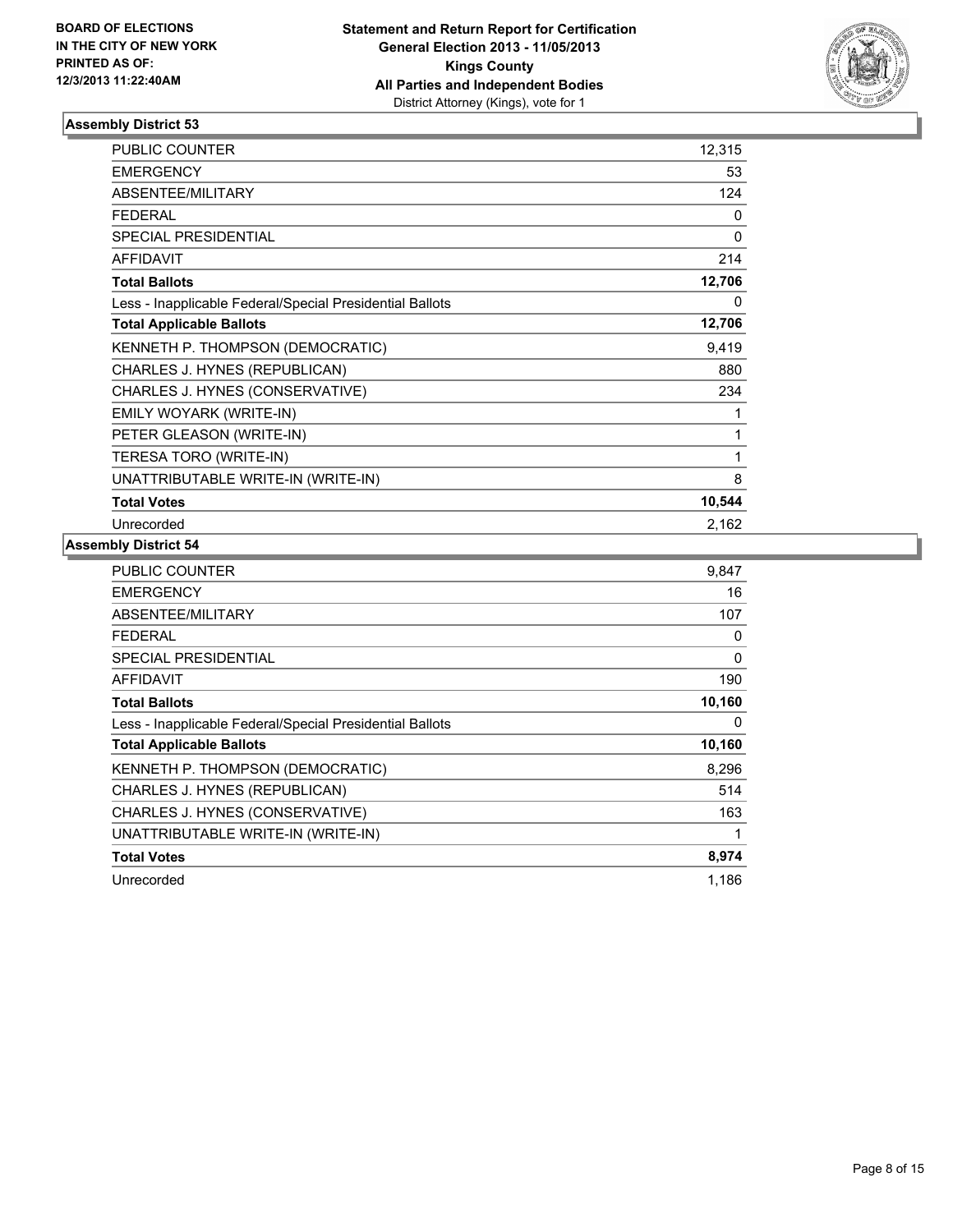

| <b>PUBLIC COUNTER</b>                                    | 13,948      |
|----------------------------------------------------------|-------------|
| <b>EMERGENCY</b>                                         | 2           |
| ABSENTEE/MILITARY                                        | 192         |
| <b>FEDERAL</b>                                           | 0           |
| SPECIAL PRESIDENTIAL                                     | $\mathbf 0$ |
| AFFIDAVIT                                                | 235         |
| <b>Total Ballots</b>                                     | 14,377      |
| Less - Inapplicable Federal/Special Presidential Ballots | 0           |
| <b>Total Applicable Ballots</b>                          | 14,377      |
| <b>KENNETH P. THOMPSON (DEMOCRATIC)</b>                  | 12,770      |
| CHARLES J. HYNES (REPUBLICAN)                            | 409         |
| CHARLES J. HYNES (CONSERVATIVE)                          | 128         |
| UNATTRIBUTABLE WRITE-IN (WRITE-IN)                       | 1           |
| <b>Total Votes</b>                                       | 13,308      |
| Unrecorded                                               | 1.069       |

| <b>PUBLIC COUNTER</b>                                    | 17,641 |
|----------------------------------------------------------|--------|
| <b>EMERGENCY</b>                                         | 30     |
| ABSENTEE/MILITARY                                        | 223    |
| FEDERAL                                                  | 0      |
| SPECIAL PRESIDENTIAL                                     | 0      |
| <b>AFFIDAVIT</b>                                         | 263    |
| <b>Total Ballots</b>                                     | 18,157 |
| Less - Inapplicable Federal/Special Presidential Ballots | 0      |
| <b>Total Applicable Ballots</b>                          | 18,157 |
| <b>KENNETH P. THOMPSON (DEMOCRATIC)</b>                  | 16,349 |
| CHARLES J. HYNES (REPUBLICAN)                            | 501    |
| CHARLES J. HYNES (CONSERVATIVE)                          | 173    |
| UNATTRIBUTABLE WRITE-IN (WRITE-IN)                       | 3      |
| <b>Total Votes</b>                                       | 17,026 |
| Unrecorded                                               | 1.131  |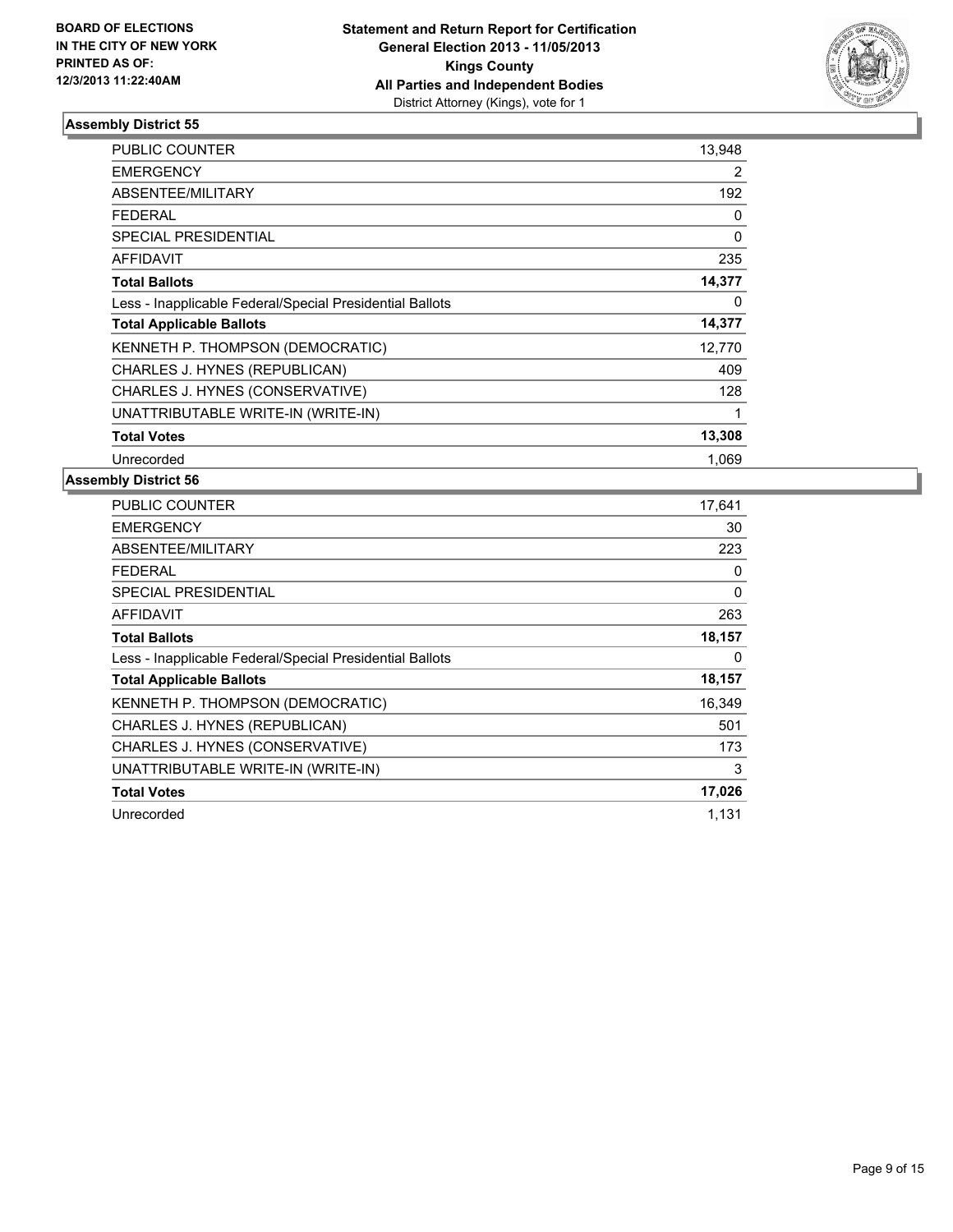

| <b>PUBLIC COUNTER</b>                                    | 24,525 |
|----------------------------------------------------------|--------|
| <b>EMERGENCY</b>                                         | 122    |
| <b>ABSENTEE/MILITARY</b>                                 | 573    |
| <b>FEDERAL</b>                                           | 0      |
| <b>SPECIAL PRESIDENTIAL</b>                              | 0      |
| <b>AFFIDAVIT</b>                                         | 410    |
| <b>Total Ballots</b>                                     | 25,630 |
| Less - Inapplicable Federal/Special Presidential Ballots | 0      |
| <b>Total Applicable Ballots</b>                          | 25,630 |
| KENNETH P. THOMPSON (DEMOCRATIC)                         | 22,654 |
| CHARLES J. HYNES (REPUBLICAN)                            | 1,036  |
| CHARLES J. HYNES (CONSERVATIVE)                          | 254    |
| DAMIAN WILLIAMS (WRITE-IN)                               | 1      |
| JOE BROWN (WRITE-IN)                                     | 1      |
| UNATTRIBUTABLE WRITE-IN (WRITE-IN)                       | 8      |
| <b>Total Votes</b>                                       | 23,954 |
| Unrecorded                                               | 1,676  |

| PUBLIC COUNTER                                           | 19,411 |
|----------------------------------------------------------|--------|
| <b>EMERGENCY</b>                                         | 1      |
| ABSENTEE/MILITARY                                        | 359    |
| <b>FEDERAL</b>                                           | 0      |
| <b>SPECIAL PRESIDENTIAL</b>                              | 0      |
| <b>AFFIDAVIT</b>                                         | 287    |
| <b>Total Ballots</b>                                     | 20,058 |
| Less - Inapplicable Federal/Special Presidential Ballots | 0      |
| <b>Total Applicable Ballots</b>                          | 20,058 |
| KENNETH P. THOMPSON (DEMOCRATIC)                         | 18,438 |
| CHARLES J. HYNES (REPUBLICAN)                            | 539    |
| CHARLES J. HYNES (CONSERVATIVE)                          | 158    |
| DENNIS COLE (WRITE-IN)                                   | 1      |
| UNATTRIBUTABLE WRITE-IN (WRITE-IN)                       | 1      |
| <b>Total Votes</b>                                       | 19,137 |
| Unrecorded                                               | 921    |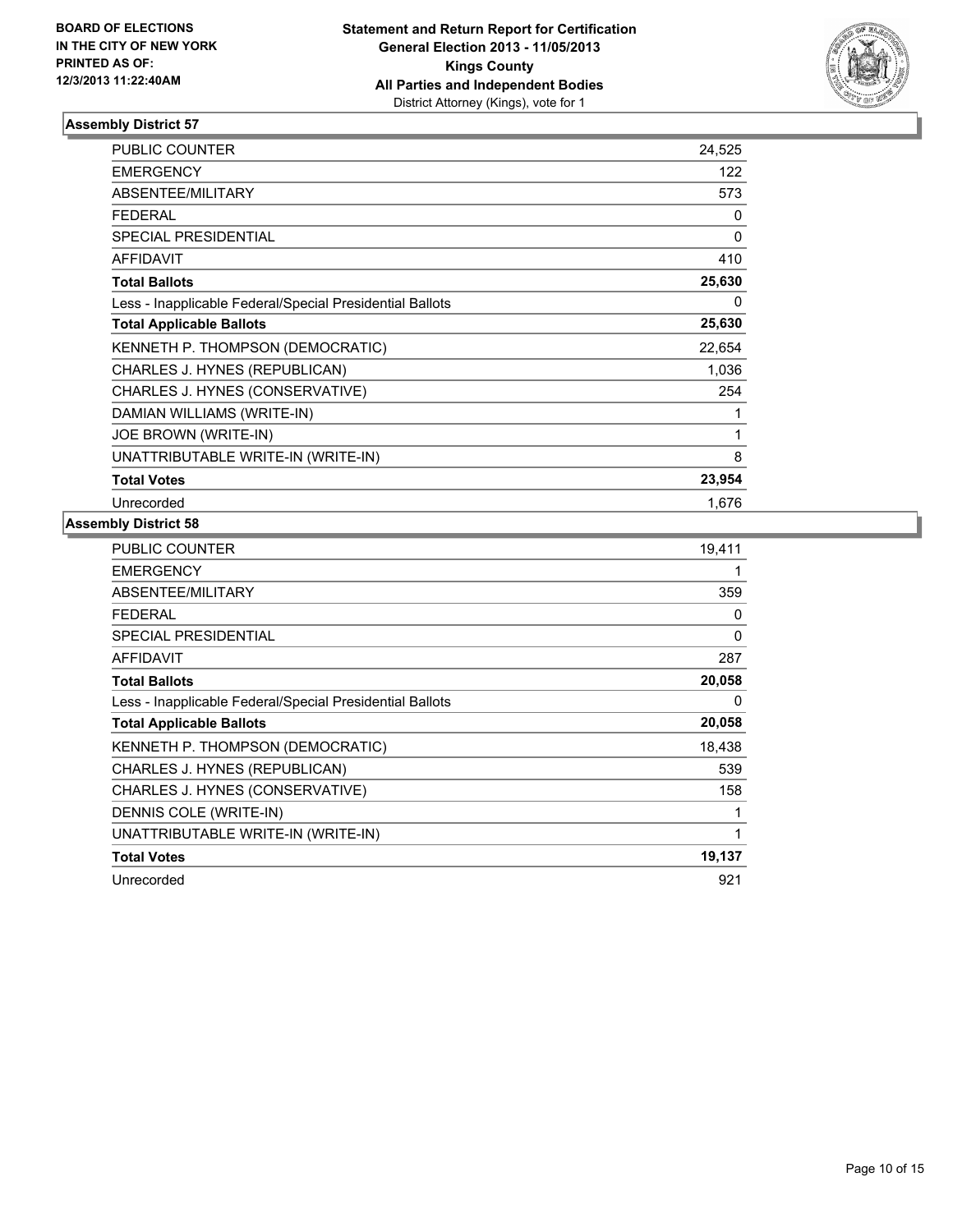

| <b>PUBLIC COUNTER</b>                                    | 19,786 |
|----------------------------------------------------------|--------|
| <b>EMERGENCY</b>                                         | 3      |
| ABSENTEE/MILITARY                                        | 339    |
| <b>FEDERAL</b>                                           | 0      |
| <b>SPECIAL PRESIDENTIAL</b>                              | 0      |
| <b>AFFIDAVIT</b>                                         | 250    |
| <b>Total Ballots</b>                                     | 20,378 |
| Less - Inapplicable Federal/Special Presidential Ballots | 0      |
| <b>Total Applicable Ballots</b>                          | 20,378 |
| KENNETH P. THOMPSON (DEMOCRATIC)                         | 13,586 |
| CHARLES J. HYNES (REPUBLICAN)                            | 4,505  |
| CHARLES J. HYNES (CONSERVATIVE)                          | 1,114  |
| PATRICK DOHERTY (WRITE-IN)                               | 1      |
| <b>Total Votes</b>                                       | 19,206 |
| Unrecorded                                               | 1,172  |

| <b>PUBLIC COUNTER</b>                                    | 16,891 |
|----------------------------------------------------------|--------|
| <b>EMERGENCY</b>                                         | 11     |
| ABSENTEE/MILITARY                                        | 159    |
| FEDERAL                                                  | 0      |
| SPECIAL PRESIDENTIAL                                     | 0      |
| <b>AFFIDAVIT</b>                                         | 253    |
| <b>Total Ballots</b>                                     | 17,314 |
| Less - Inapplicable Federal/Special Presidential Ballots | 0      |
| <b>Total Applicable Ballots</b>                          | 17,314 |
| <b>KENNETH P. THOMPSON (DEMOCRATIC)</b>                  | 15,114 |
| CHARLES J. HYNES (REPUBLICAN)                            | 636    |
| CHARLES J. HYNES (CONSERVATIVE)                          | 180    |
| UNATTRIBUTABLE WRITE-IN (WRITE-IN)                       | 6      |
| <b>Total Votes</b>                                       | 15,936 |
| Unrecorded                                               | 1.378  |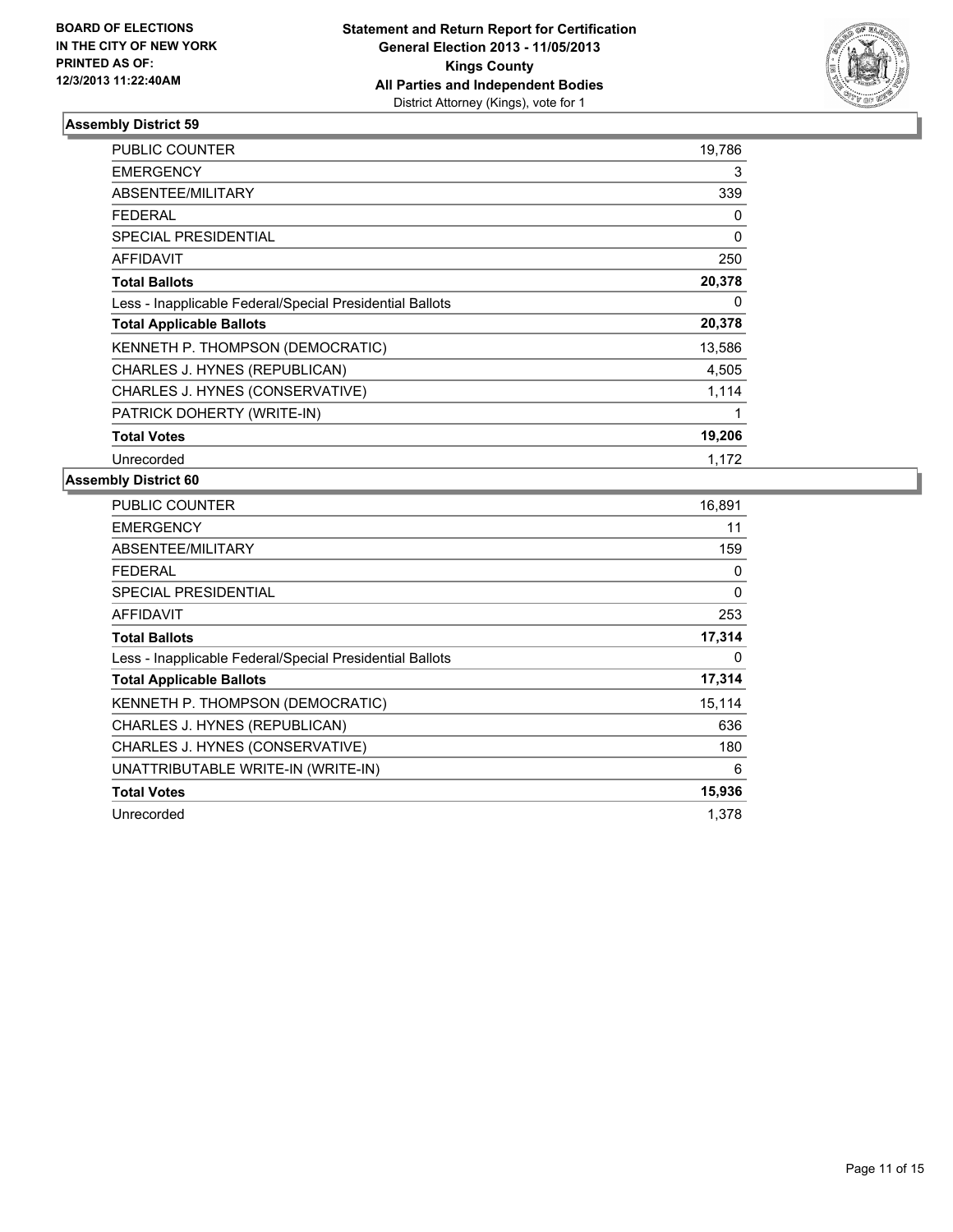

| <b>PUBLIC COUNTER</b>                                    | 4,721          |
|----------------------------------------------------------|----------------|
| <b>EMERGENCY</b>                                         | 0              |
| ABSENTEE/MILITARY                                        | 118            |
| <b>FEDERAL</b>                                           | 0              |
| <b>SPECIAL PRESIDENTIAL</b>                              | 0              |
| <b>AFFIDAVIT</b>                                         | 56             |
| <b>Total Ballots</b>                                     | 4,895          |
| Less - Inapplicable Federal/Special Presidential Ballots | 0              |
| <b>Total Applicable Ballots</b>                          | 4,895          |
| KENNETH P. THOMPSON (DEMOCRATIC)                         | 1,843          |
| CHARLES J. HYNES (REPUBLICAN)                            | 2,118          |
| CHARLES J. HYNES (CONSERVATIVE)                          | 646            |
| CAPTAN MORGAN (WRITE-IN)                                 | 1              |
| SAM MAGNAMI (WRITE-IN)                                   | 1              |
| UNATTRIBUTABLE WRITE-IN (WRITE-IN)                       | $\overline{2}$ |
| <b>Total Votes</b>                                       | 4,611          |
| Unrecorded                                               | 284            |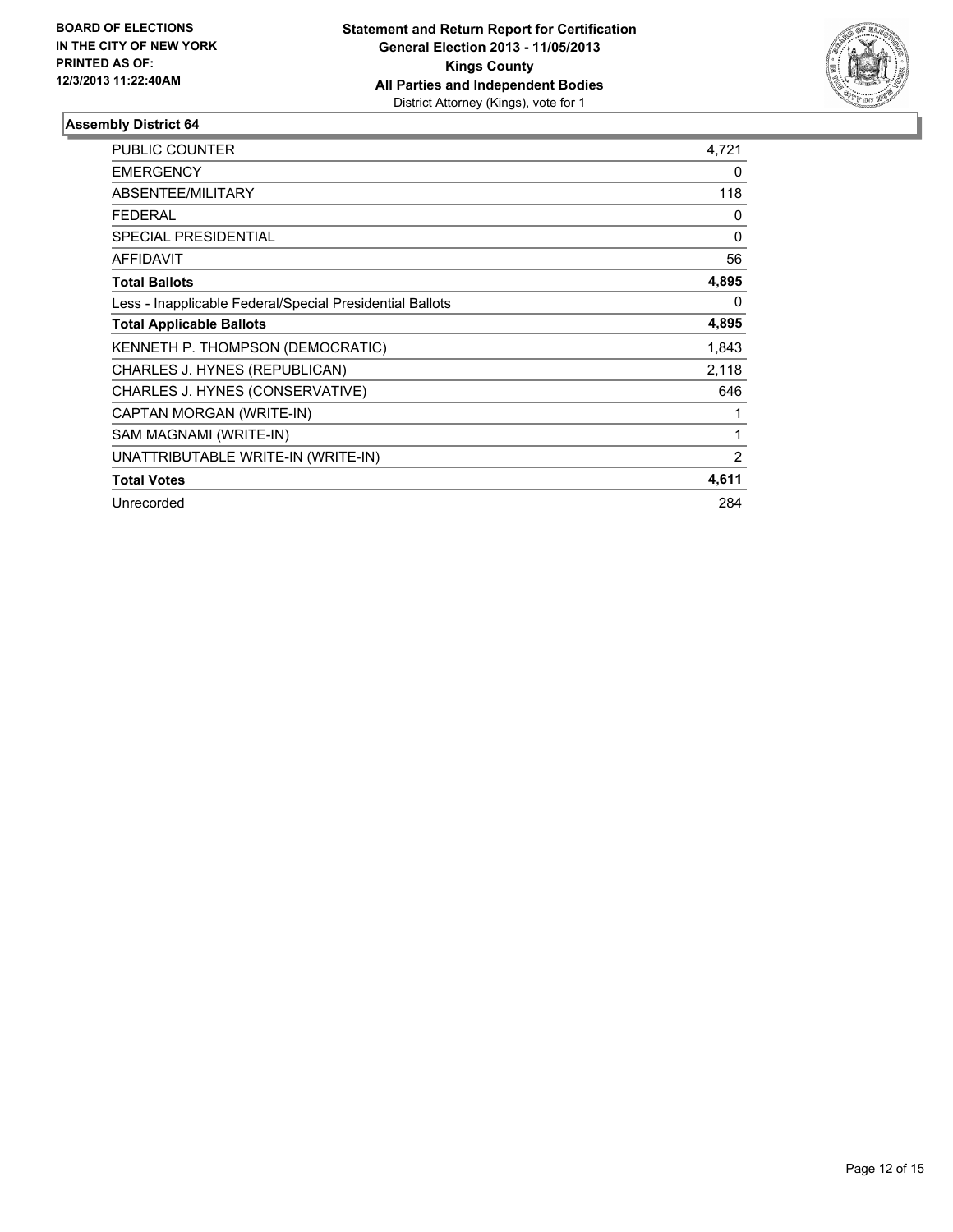

**Total for District Attorney (Kings) - Kings County**

| PUBLIC COUNTER                                           | 332,720      |
|----------------------------------------------------------|--------------|
| <b>EMERGENCY</b>                                         | 1,353        |
| ABSENTEE/MILITARY                                        | 6,865        |
| <b>FEDERAL</b>                                           | 0            |
| SPECIAL PRESIDENTIAL                                     | 0            |
| AFFIDAVIT                                                | 4,660        |
| <b>Total Ballots</b>                                     | 345,598      |
| Less - Inapplicable Federal/Special Presidential Ballots | 0            |
| <b>Total Applicable Ballots</b>                          | 345,598      |
| KENNETH P. THOMPSON (DEMOCRATIC)                         | 235,666      |
| CHARLES J. HYNES (REPUBLICAN)                            | 65,116       |
| CHARLES J. HYNES (CONSERVATIVE)                          | 14,842       |
| ALEX WIDEN (WRITE-IN)                                    | 1            |
| ANTHONY WEINER (WRITE-IN)                                | 1            |
| ARE GEORGE (WRITE-IN)                                    | 1            |
| ARI SPOOL (WRITE-IN)                                     | 1            |
| <b>ASSATA SHAKAR (WRITE-IN)</b>                          | 1            |
| AVRAHOM ROSENGERY (WRITE-IN)                             | 1            |
| BARRY KAMINS (WRITE-IN)                                  | 1            |
| BRAIN BOOKNLE (WRITE-IN)                                 | $\mathbf{1}$ |
| CAPTAN MORGAN (WRITE-IN)                                 | 1            |
| CHARLES HYNES (WRITE-IN)                                 | 2            |
| CYNIS VANCE (WRITE-IN)                                   | 1            |
| DAMIAN WILLIAMS (WRITE-IN)                               | 1            |
| DAN BANANNO (WRITE-IN)                                   | 1            |
| DAN BONANNO (WRITE-IN)                                   | 1            |
| DANIEL SQUADRON (WRITE-IN)                               | 1            |
| DAVID G GREENFIELD (WRITE-IN)                            | 3            |
| DAVID GREENHUT (WRITE-IN)                                | 1            |
| DENNIS COLE (WRITE-IN)                                   | 1            |
| DIANE M GATTO (WRITE-IN)                                 | 1            |
| DONALD TRUMP (WRITE-IN)                                  | 1            |
| DUKE SPIDER (WRITE-IN)                                   | 1            |
| EDWARD SNOWDEN (WRITE-IN)                                | 1            |
| EDWIN FRIAS (WRITE-IN)                                   | 1            |
| EFREM STEIN (WRITE-IN)                                   | 1            |
| ELIOT SPITZER (WRITE-IN)                                 | 1            |
| EMILY WOYARK (WRITE-IN)                                  | 1            |
| ERIC L. TEW (WRITE-IN)                                   | 1            |
| FRICC SALGADO (WRITE-IN)                                 | 1            |
| <b>GARY BUSEY (WRITE-IN)</b>                             | 1            |
| GREGORY DAVIDZON (WRITE-IN)                              | 1            |
| HARLEY DENT (WRITE-IN)                                   | 2            |
| HEATHER LETZKUS (WRITE-IN)                               | 1            |
| JAMES VALENTINO (WRITE-IN)                               | 1            |
| JAY RAIBOURN (WRITE-IN)                                  | 1            |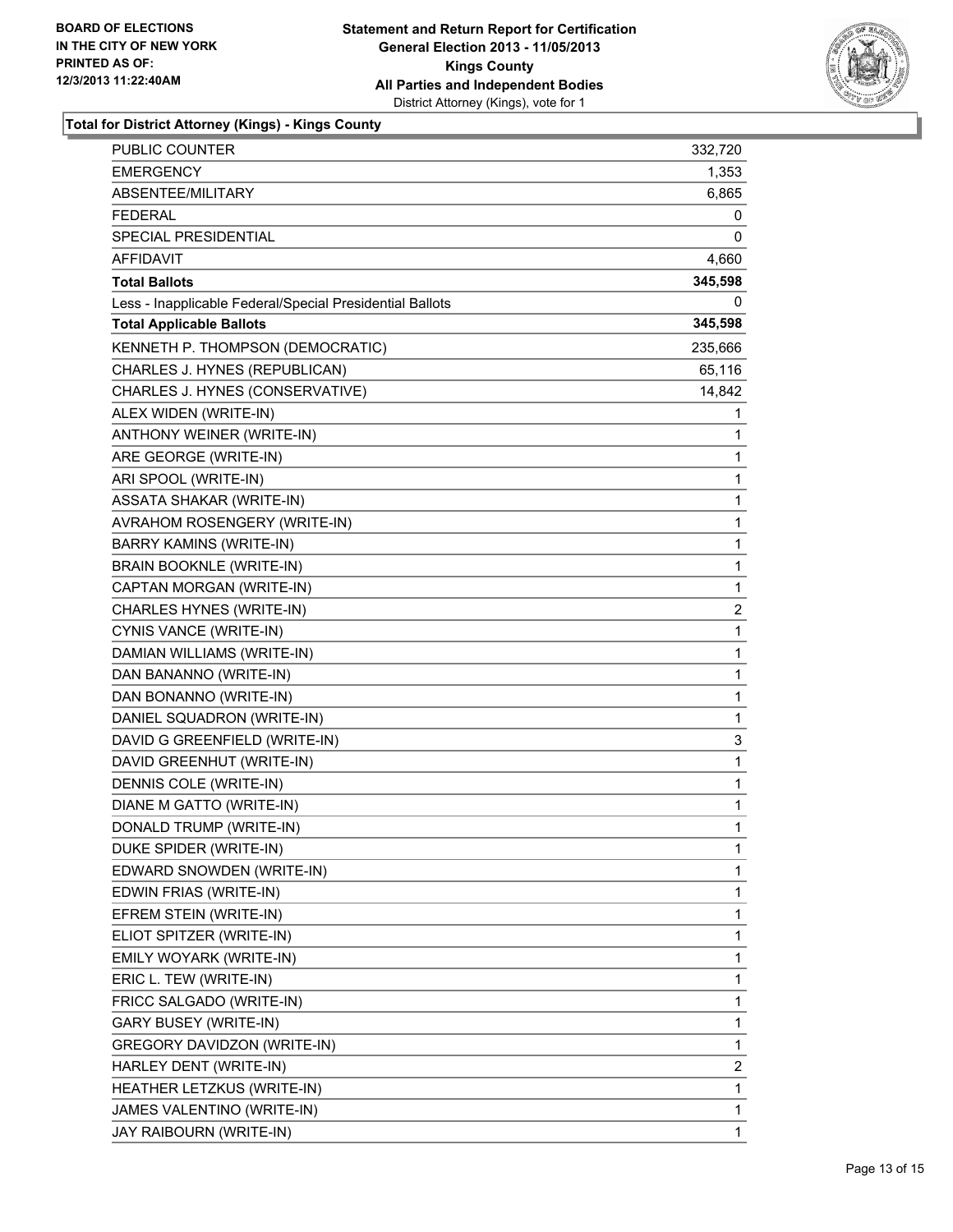

**Total for District Attorney (Kings) - Kings County**

| <b>JIMMY MCMILLAN (WRITE-IN)</b>   | 1       |
|------------------------------------|---------|
| JOE BROWN (WRITE-IN)               | 1       |
| JOEL STEIN (WRITE-IN)              | 1       |
| JOHN FANGEM (WRITE-IN)             | 1       |
| JOHN PRUDENT (WRITE-IN)            | 1       |
| JULLIAN ASSANGE (WRITE-IN)         | 1       |
| KEN AWERNECK (WRITE-IN)            | 1       |
| <b>KEN CRIACUU (WRITE-IN)</b>      | 1       |
| KIMANI GRAY (WRITE-IN)             | 1       |
| KING KAI (WRITE-IN)                | 1       |
| LUKE RETTLER (WRITE-IN)            | 1       |
| MARDEELIA RUBIN (WRITE-IN)         | 1       |
| MENUVEL MCSCHIN (WRITE-IN)         | 1       |
| MERYL GLICKSON (WRITE-IN)          | 1       |
| MICHAEL FARHAS (WRITE-IN)          | 1       |
| MICHAEL FRIEDMAN (WRITE-IN)        | 1       |
| MINDY MEYER (WRITE-IN)             | 1       |
| MORDECHAI RUBIN (WRITE-IN)         | 1       |
| MOSHE WEBER (WRITE-IN)             | 1       |
| NECHNYA WEBERMAN (WRITE-IN)        | 1       |
| NOACH DEAR (WRITE-IN)              | 1       |
| NOAM CHOWSKY (WRITE-IN)            | 1       |
| NORMAN SIEJEL (WRITE-IN)           | 1       |
| PATRICK DOHERTY (WRITE-IN)         | 1       |
| PETER CAMPBELL (WRITE-IN)          | 1       |
| PETER GLEASON (WRITE-IN)           | 1       |
| PETER LAUGHTER (WRITE-IN)          | 1       |
| RABBI TALELBAUM (WRITE-IN)         | 1       |
| REGINT SEVECE (WRITE-IN)           | 1       |
| ROBIN SREBNIK (WRITE-IN)           | 1       |
| RUDOLPH GIULIANI (WRITE-IN)        | 1       |
| RUDY GIULANI (WRITE-IN)            | 1       |
| SAM MAGNAMI (WRITE-IN)             | 1       |
| SCOTT ROSS (WRITE-IN)              | 1       |
| SHAIR ORATHAIN (WRITE-IN)          | 1       |
| SHAUN RICHMAN (WRITE-IN)           | 1       |
| SIFER ASEPH (WRITE-IN)             | 1       |
| STEFANIE A. JONES (WRITE-IN)       | 1       |
| TERESA TORO (WRITE-IN)             | 1       |
| UNATTRIBUTABLE WRITE-IN (WRITE-IN) | 109     |
| VINCENT FOREST (WRITE-IN)          | 1.      |
| WAYNE GRETZKY (WRITE-IN)           | 1       |
| <b>Total Votes</b>                 | 315,812 |
| Unrecorded                         | 29,786  |